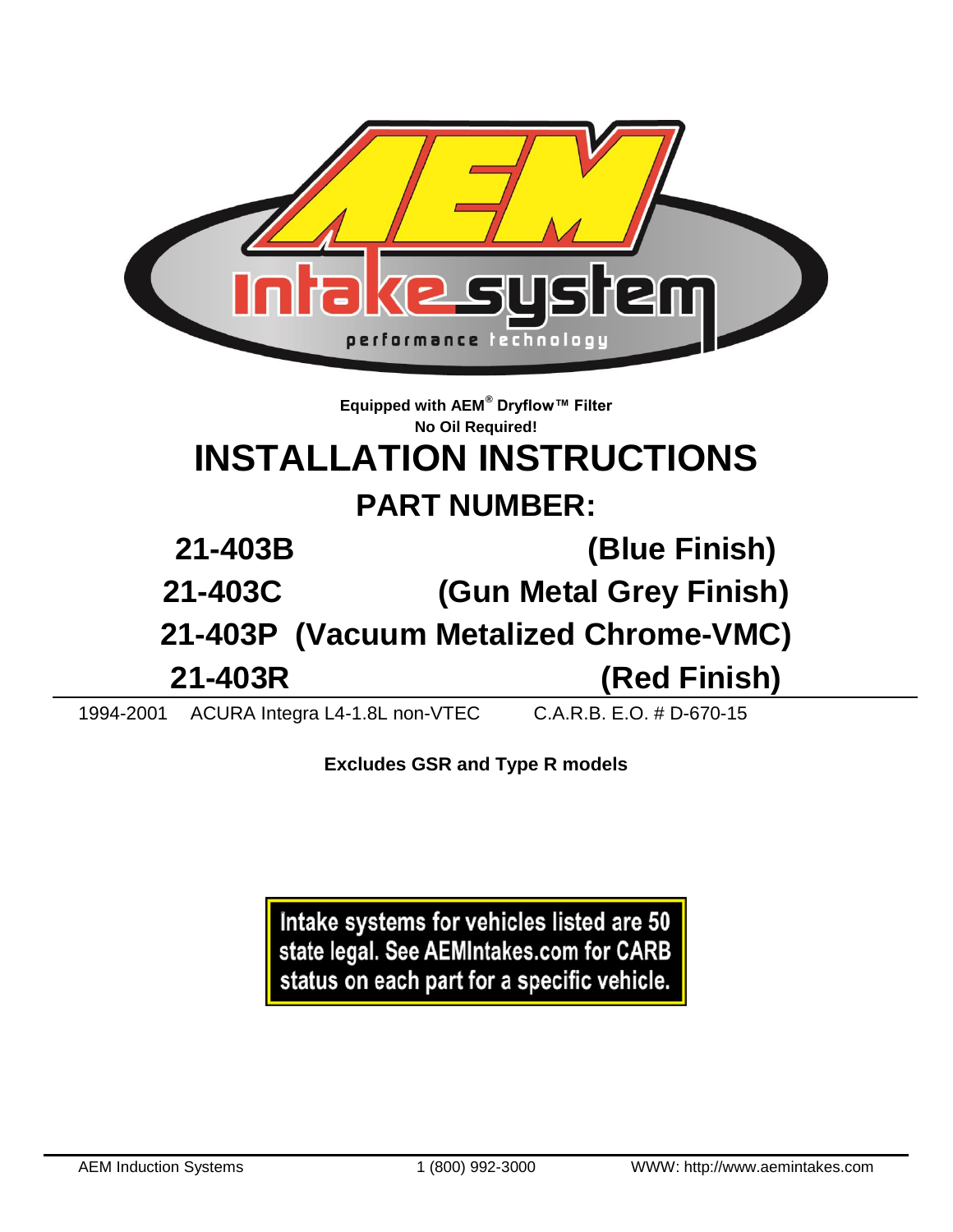# **PARTS LIST**

| <b>Description</b>                   | Qty. | <b>Part Number</b> |
|--------------------------------------|------|--------------------|
| Element Parts Kit 2.50 X 5" Dry Ele. |      | 21-201DK           |
| Inlet Pipe                           |      | 2-408              |
| Hose; 5/16ID X 16"L                  |      | 5-2016             |
| Hose, Silicone 2.50x3" Blk.          |      | $5 - 250$          |
| Hose; 3/8"ID X 12"L                  |      | 5-1012             |
| Mount, Rubber 1" X 6mm               |      | 1228599            |
| Washer, 6mm Soft Mount               |      | 08160              |
| Nut, M6 Hex Serrated                 |      | 444.460.04         |
| Hose Clamp, 3/4"                     | 4    | 4093-5             |
| 1/2' Bnd. Hose Clamp, 2.15-3.00"     | 2    | 9440               |
| 1/2" Bnd. Hose Clamp, 2.31-3.25"     |      | 9444               |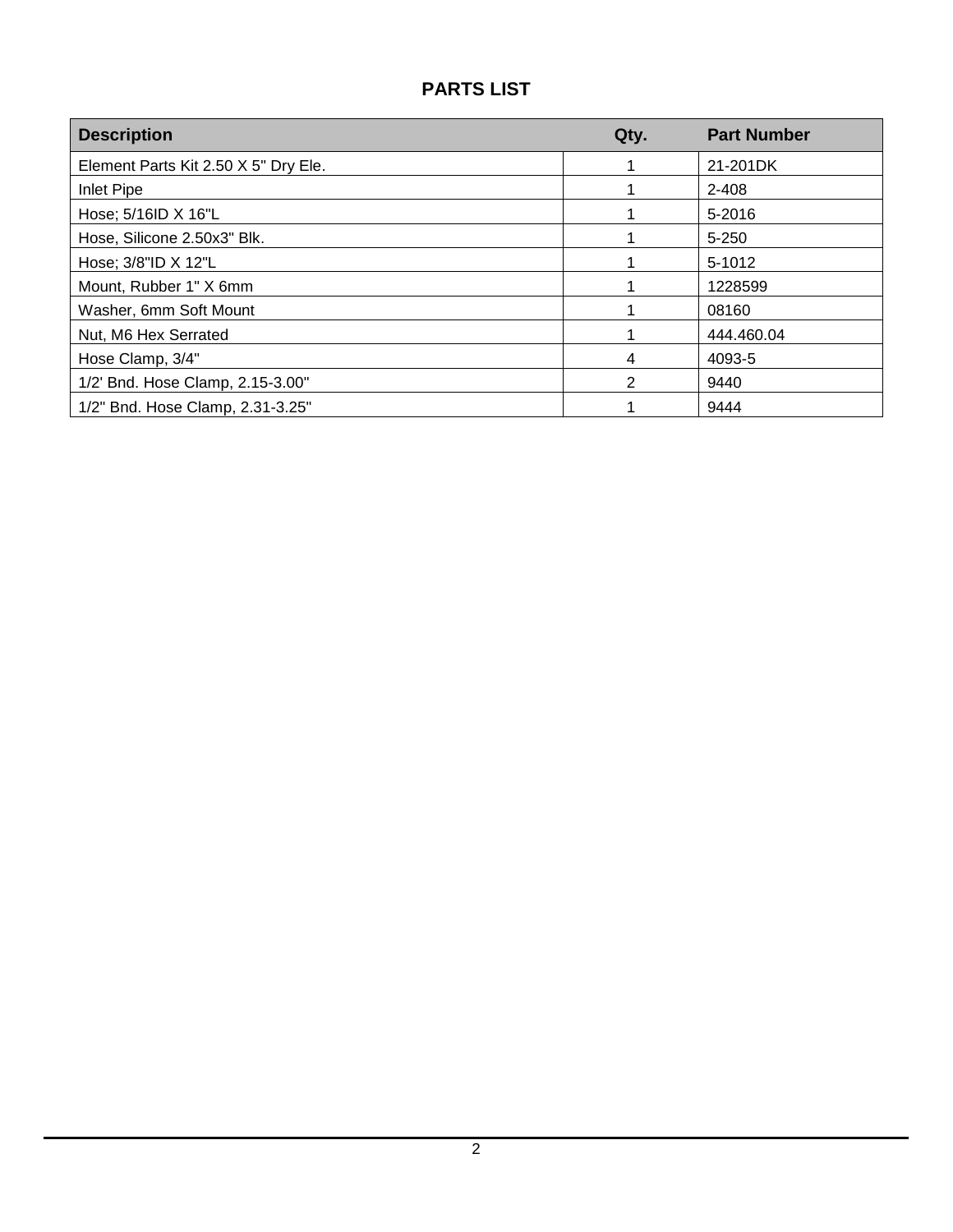**Read and understand these instructions BEFORE attempting to install this product. Failure to follow installation instructions and not using the provided hardware may damage the intake tube, throttle body and engine.**

## **1. Preparing Vehicle**

- a. Make sure vehicle is parked on level surface.
- b. Set parking brake.
- c. If engine has run in the past two hours, let it cool down.
- d. Disconnect negative battery terminal.
- e. Do not discard stock components after removal of the factory system.

# **2. Removal of stock system**

- a. Remove the stock air box assembly and attaching hardware from inside the fender well.
- b. Disconnect breather hose from the air inlet tube.
- c. **CAUTION: Ensure the engine is completely cool before removing the coolant hose, or hot coolant will escape from the cooling system and cause injury or damage. Be sure to capture any lost coolant in a clean container.**

Disconnect the water bypass hose from throttle body or the fast idle thermo valve, where equipped, located at the lower portion of the throttle body. Disconnect the opposite side of the water bypass hose, which runs to either the intake manifold or the water outlet neck. Remove the entire water bypass hose and breather hose assembly from the vehicle.

- d. Loosen and remove the air inlet tube from the throttle body.
- e. Raise the front of the vehicle with a jack. Refer to your owner's manual for proper jack and jack stand placement to properly support vehicle. Support your vehicle using properly rated jack stands before wheel removal or while working under the vehicle.

### **NEVER WORK UNDER A VEHICLE WITHOUT USING JACK STANDS.**

- i. Remove the lower front splash-guard.
- ii. Remove the front right tire and remove the inner fender liner.
- iii. Remove the resonator from underneath the vehicle.

# **3. Installation of AEM® intake system.**

- a. When installing the intake system, do not completely tighten the hose clamps or mounting hardware until instructed to do so.
- b. Install one orange connector hose on the throttle body end of the inlet tube. That is the end closest to the breather nipple.
	- i. Install two hose clamps on the connector hose and just snug them down on the hose.
- c. Install the tube from the engine compartment by first inserting the tube into the hole exposed by the removal of the resonator.
- d. Attach the tube to the throttle body while slowly turning or twisting the tube so that it does not touch any surrounding component along its path.
	- i. If required, further snug the hose clamps down so that you can still rotate the tube during the remainder of the installation but will not allow the tube to fall off.
	- ii. The support tab on the inlet pipe will line up with a threaded hole on the inner fender well. Install the rubber isolator mount and attach the air inlet tube onto the rubber mount. Install the large fender washer and the lock nut onto the isolator mount stud and snug it down.

**NOTE: Failure to install the rubber mount will void all warranties of the AEM® intake system. Below on the next page is a diagram of how the rubber mount should be installed.**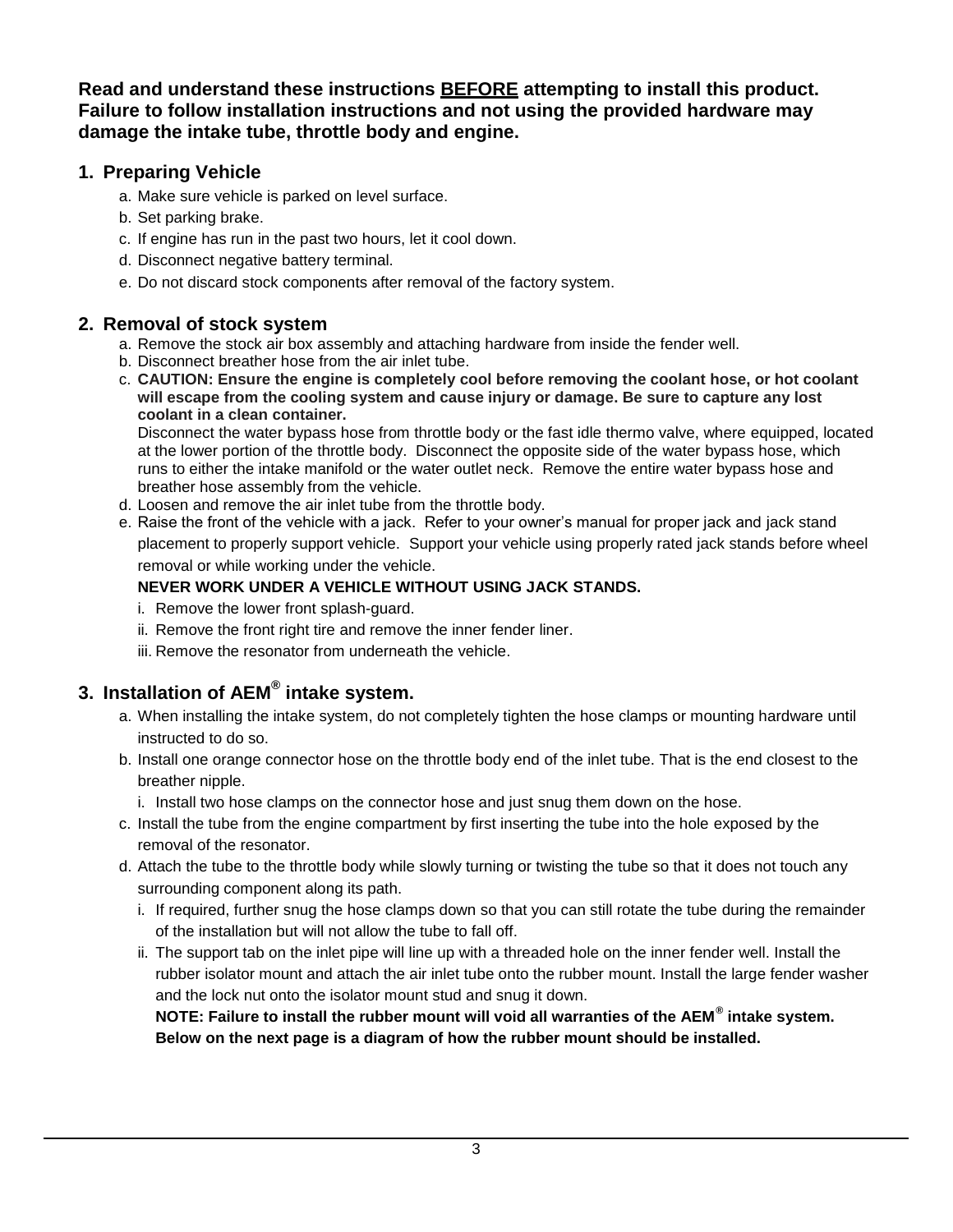

- e. Install the AEM**®** air filter on to the end of the inlet tube. Push the filter on around 2 inches over the inlet pipe and install one hose clamp to secure the filter on to the inlet pipe. Once fitment is checked, you can either push the filter on to the inlet pipe more or less depending on clearances. Tighten the hose clamp after this is done.
- f. Make sure there is at least a 1" gap between the air conditioning line and the air inlet pipe. Check underneath the bend in the pipe that is closest to the throttle body. Due to Honda's manufacturing tolerances, the AEM**®** intake may slightly contact the A/C line. If this is the case, simply apply gentle downward pressure to the A/C line in order to allow for clearance.
- g. Check the placement of the air inlet tube for proper alignment. Make sure that the tube does not contact any component along its route nor should it interfere with the function of any other accessory.
	- i. Tighten the rubber isolator lock nut.
	- ii. Tighten the hose clamps on the throttle body.
- h. Connect the breather hose to the inlet tube using the black connector hose and two clamps supplied with the kit.
- i. Connect the new supplied water bypass hose and clamps to the throttle body or the fast idle thermo valve, where equipped, and either the intake manifold or the water outlet neck disconnected earlier. **NOTE: Replace any coolant recovered during hose removal by replenishing the recovery tank.**

#### **4. Reassemble Vehicle**

a. **Splash-guard and inner fender liner:** Reinstall the inner fender liner and splashguard removed in step 2e.

**NOTE: Failure to install the plastic splashguard will result in diminished performance and Increase the potential for engine damage due to water ingestion in rainy conditions.**

- b. **Wheel:** Install the front right wheel using the factory torque specification (see owner's manual).
- c. Position the inlet pipes for the best fitment. Be sure that the pipes or any other components do not contact any part of the vehicle. Tighten the rubber mount, all bolts, and hose clamps.
- d. Check for proper hood clearance. Re-adjust pipes if necessary and re-tighten them.
- e. Inspect the engine bay for any loose tools and check that all fasteners that were moved or removed are properly tightened.
- f. Reconnect negative battery terminals and start engine. Let the vehicle idle for 3 minutes. Perform a final inspection before driving the vehicle.

### **5. CARB Sticker Placement**

a. The C.A.R.B. exemption sticker, (attached), must be visible under the hood so that an emissions inspector can see it when the vehicle is required to be tested for emissions. California requires testing every two years, other states may vary.